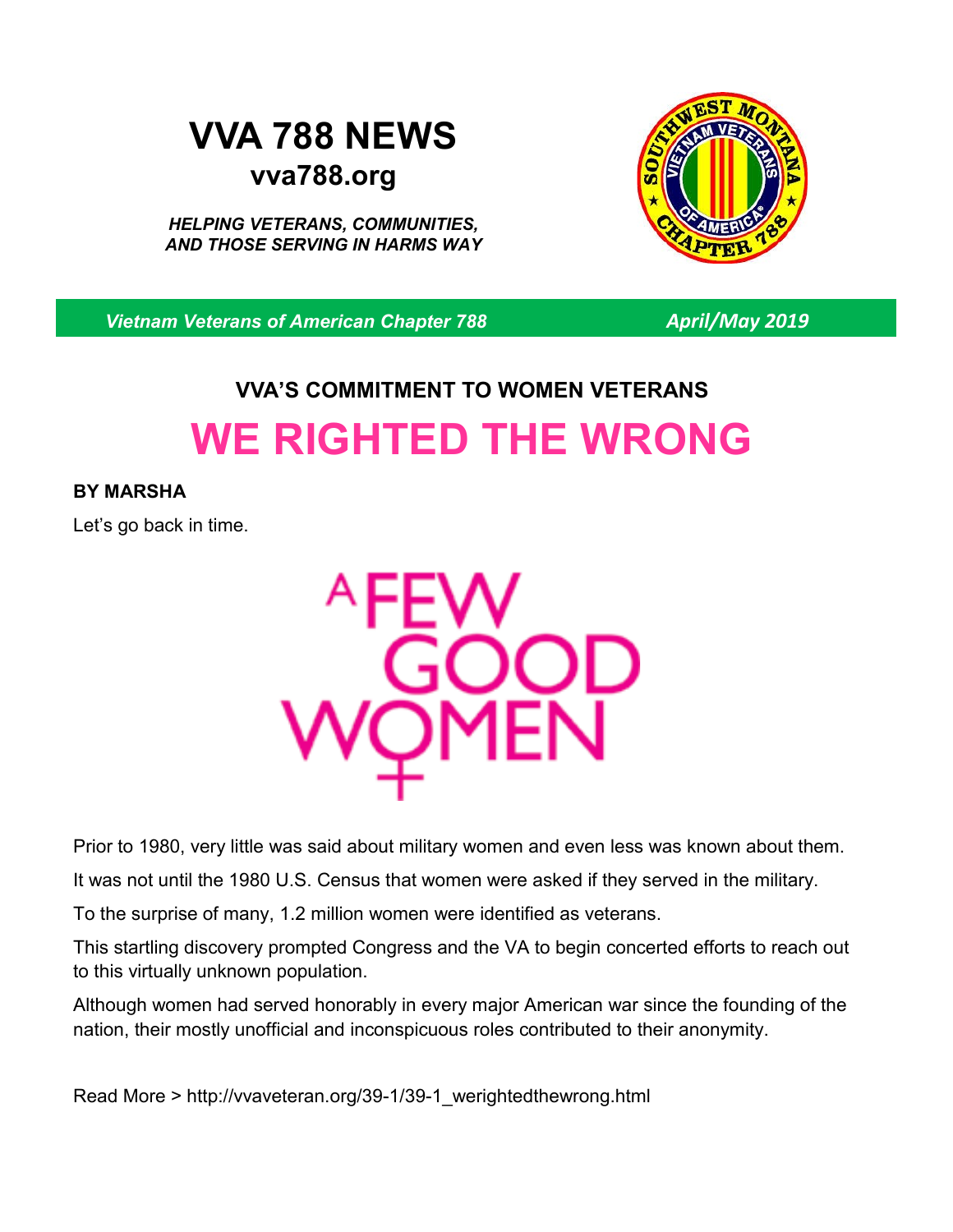



Bev Stewart, President, Montana State Council

## **BEV STEWART**

#### **BY RICHARD CURREY**

Bev Stewart joined the Army searching for opportunity. "My parents couldn't afford to send their kids to college," she said. "The Army offered possibilities for an education that I wouldn't otherwise have a shot at."

After training, she received orders for Vietnam, and was posted to the Central Finance and Accounting Office at Long Binh. "They didn't know what to do with me when I first arrived," Stewart said. Her initial work assignment reflected the prevailing attitudes toward women that were typical of that era: She was relegated to sitting by a door and directing people to where they needed to go in the building.

"I was like a restaurant hostess," she said. "Smile, greet people, and steer them somewhere. It was ridiculous. I finally complained and told the powers-that-be that I'd been trained to do a job, so let me do it."

Stewart was assigned a desk and allowed to do her job. "But it wasn't an automatic thing," she said. "As a woman, I had to raise some hell to get proper treatment." Stewart ultimately served nearly six years in the Army.

Read More > http://vvaveteran.org/39-1/39-1\_bevstewart.html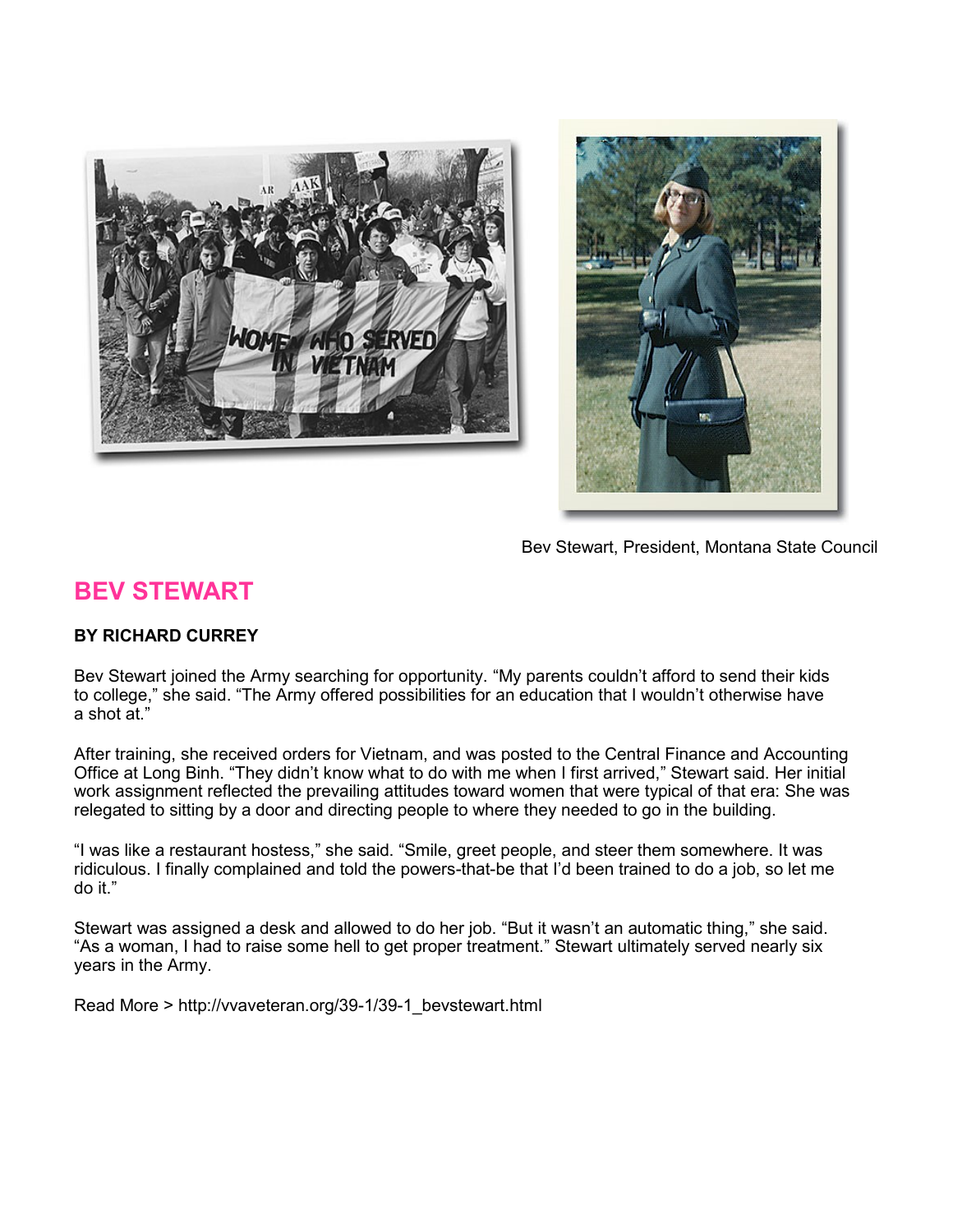## **Vietnam Veterans of America, Chapter 788**

## **Southwest Montana**

## *Community Advocacy & Partnerships*



#### **Mental Health Local Advisory Council**

The Gallatin County Mental Health Local Advisory Council (MHLAC) is a coalition of community members interested in assessing, planning and strengthening public mental health services in our community.

MHLAC meets on the 2nd Monday of every month from 2:00-1:00 p.m., at the Courthouse Community Room.



#### **Greater Gallatin Homeless Action Coalition**

The Greater Gallatin Homeless Action Coalition (GGHAC) is a community network of concerned citizens and service providers working together to actively prevent and end homelessness in the Greater Gallatin Area.

GGHAC meets monthly at the Salvation Army in Bozeman on the second Thursday of each month from 11:30 a.m. – 1:00 p.m.

#### **Learn More >**

http://vva788.org/suicide\_prevention/

#### **Learn More >**

https://gghacmontana.wordpress.com/

#### *The strongest people find the courage and caring to help others, even if they are going through their own storm.*

– Roy T. Bennett, The Light in the Heart